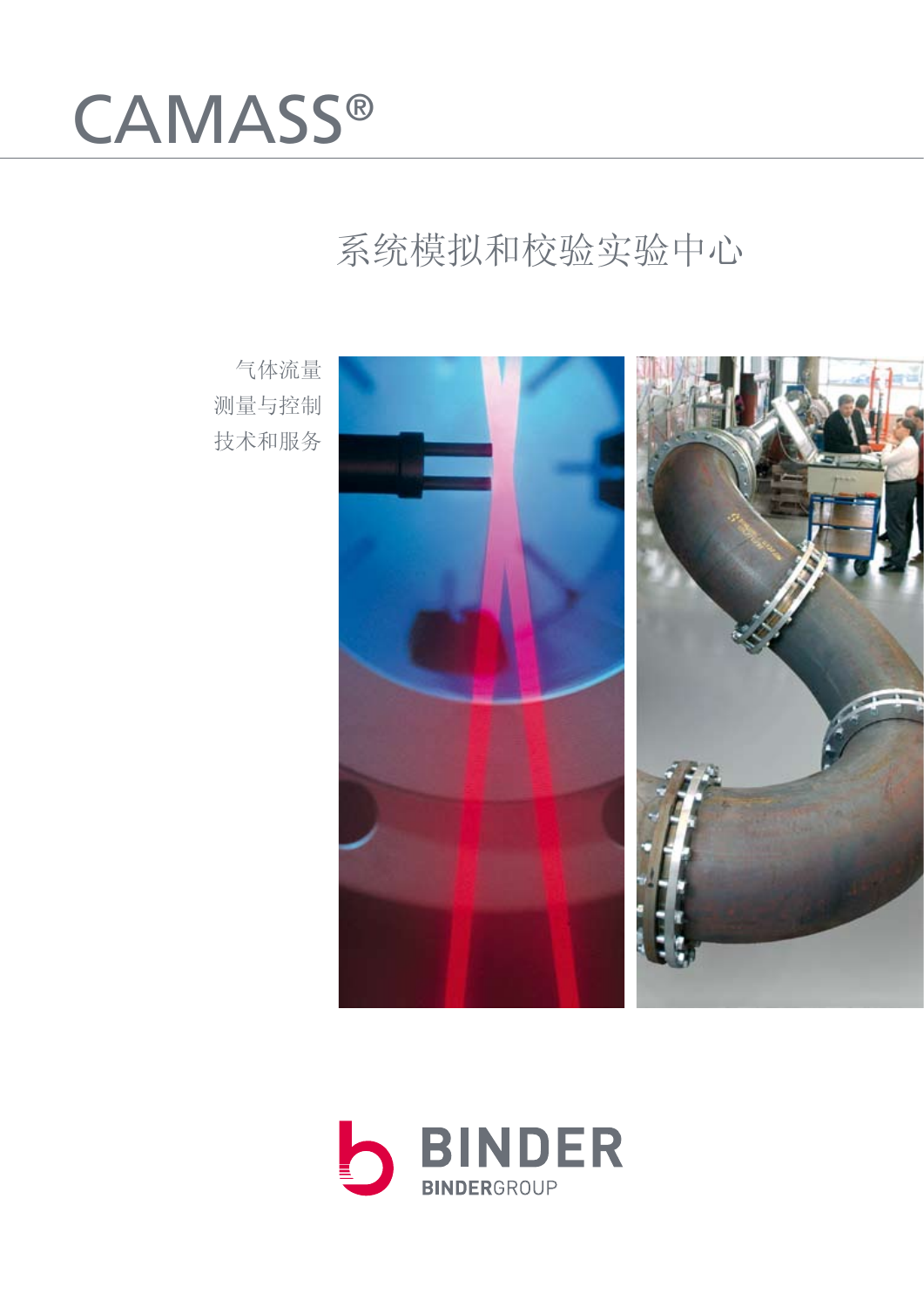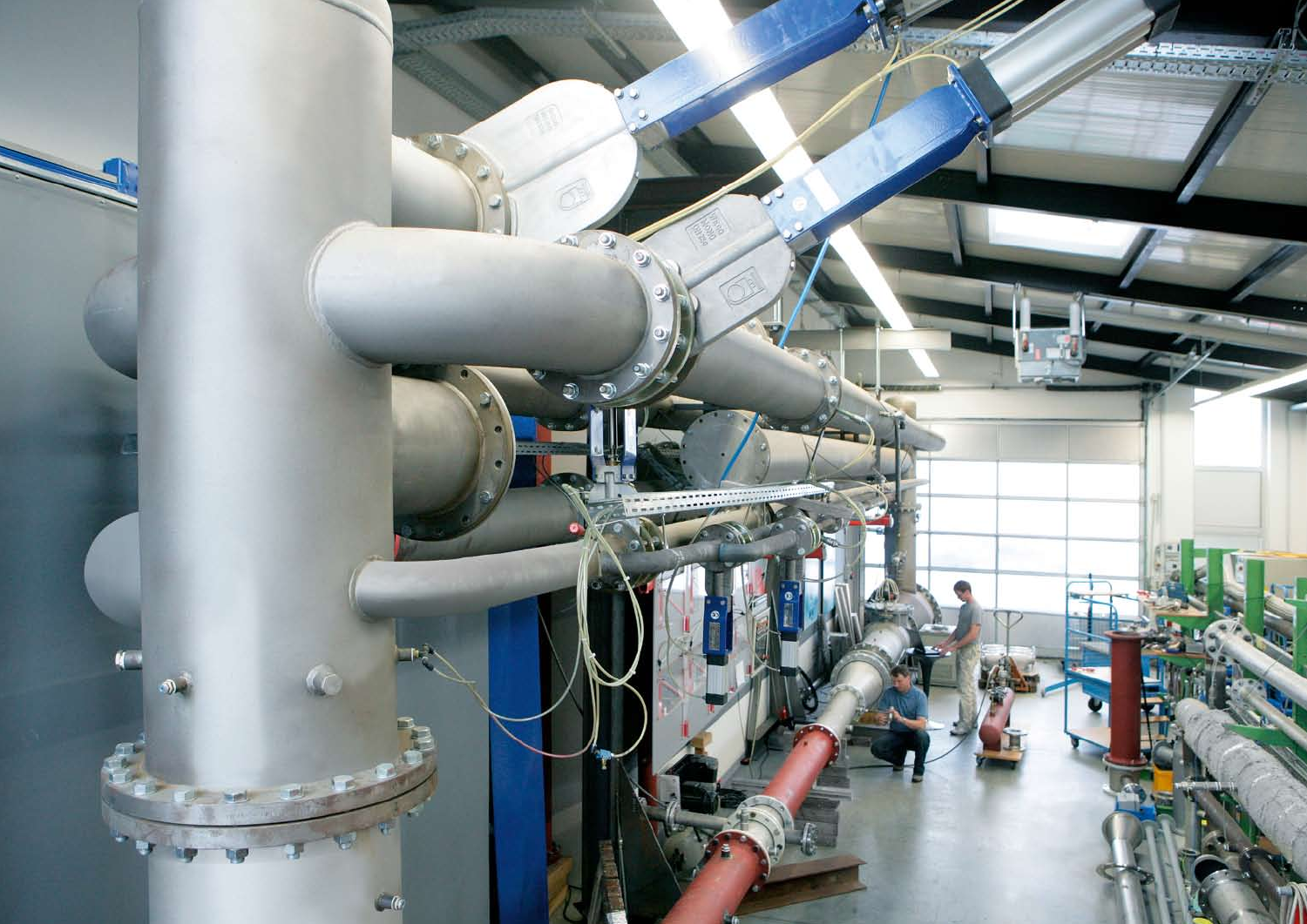## CAMASS ® 校准技术用于气体流 量测量和控制

当应用技术上比较复杂的系统来进行气体测量和 控制时,校准技术就成为其中的一个决定性的成 功因素。为保证最佳的测量及控制精度,每一个 COMBIMASS ®热式气体质量流量计及VACOMASS ® 曝气气体精确分配控制系统都要在CAMASS ®系统模拟 和校验研究工程实验中心,以仿真现场运行条件进行 校验。

与液态介质不同,流动气体的特性更多与运行条件、 气体成分、管道中的实际流量密切相关,如果没有考 虑上述因素,测量结果的精度就不能得到保证。

因此,为保证最佳的测量及控制精度,每一个独立的 COMBIMASS ®热式气体流量计和VACOMASS ®系统在 出厂前必须按现场实际气流工作状态进行校准。校准 中心将以适当的气体组分,准确模拟实际可能遇到的 运行温度、压力和负荷工况。对于比较复杂的应用, 会根据工程要求,在工程实验中心布设污水厂现场的 管路进行模拟仿真实验,以确保系统的高精度。







# CAMASS® 的准确度

为保证最高的准确度,中心将采用经国家标准局预先测 试的测量剖面、标准孔和精密斜管计作为基准。另外, 通过校准压力和温度变送器准确确定现场的运行条件和

定量流量。

还采用激光多普勒风速测量法(一种光学的、非校准的 测量工艺,准确度±0.2%)作为参照测量的标准。根据 我们多年积累的经验,采用最新的计算机和模拟方案来 计算校准数据并确定温度补偿的修正因子。数据输送到 测量系统,不会造成准确度的降低。

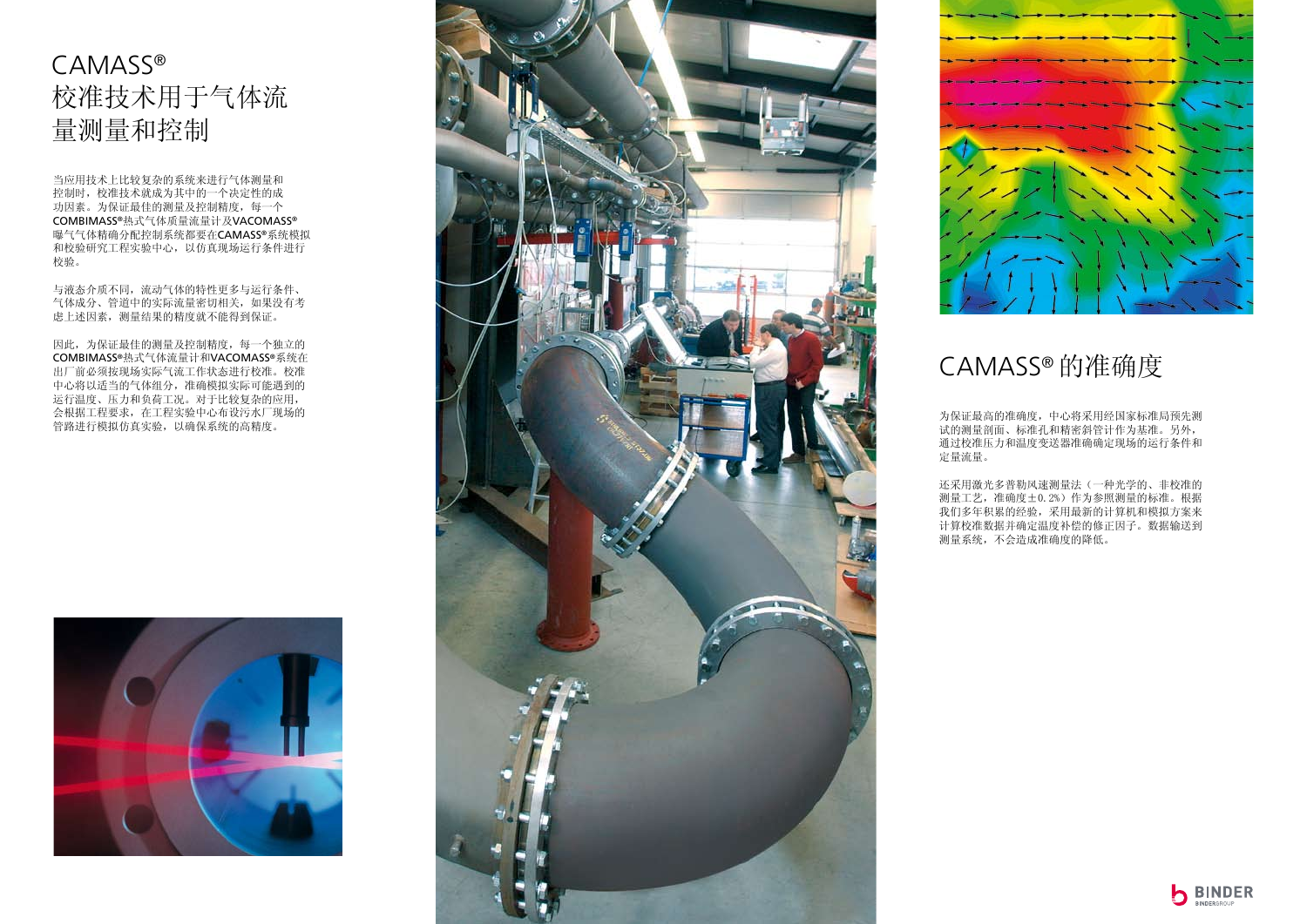



CAMASS®的低压、中压和高压试验台可进行以 下的测试:

- 标称通径最高达DN 500;
- 运行压力0.1-100巴(abs);
- 运行温度最高达500℃;
- 标准速度0.01 600 Nm/s;
- 标准体积流量90,000Nm<sup>3</sup>/h。

欢迎委托CAMASS®校准中心为你的产品进行测 试,我们很乐意为你提供服务和建议。

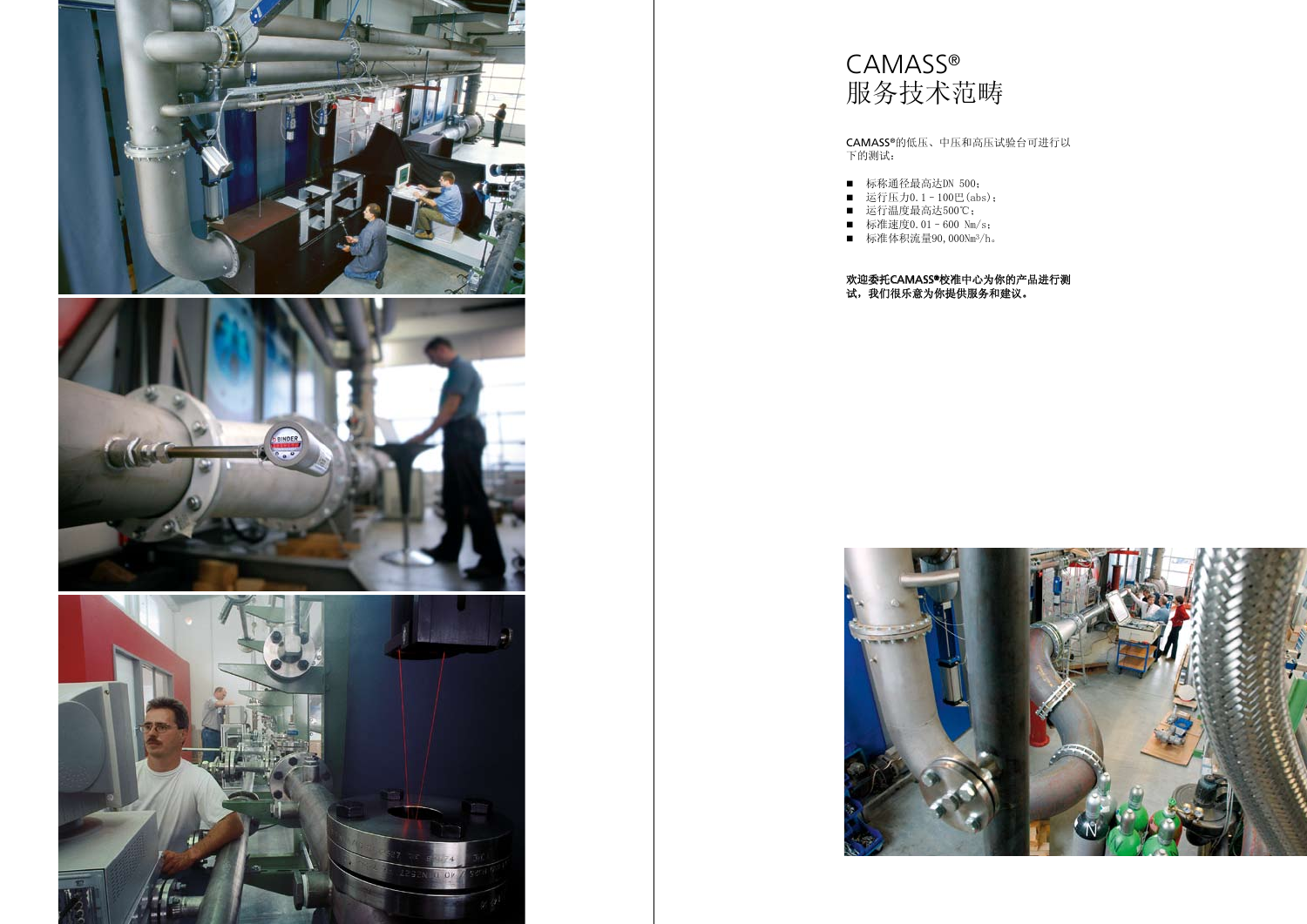## 针对实际应用的 CAMASS ® 校准技术解决方案

CAMASS ®技术中心采用最先进的计算机技术以及根 据我们几十年来积累的经验设计的模拟方案,因此我 们可以在这里可以进行各种测试分析,即便是很特殊 的委托工作。下图所示为非对称入口管,以膜片控制 阀进行控制并补偿。对气体质量流量测试系统的进行 了高精度校准、完全没有进口和出口直管段、甚至控 制阀开度一直变化时。





# 气体和气体混合物

设在乌尔姆的CAMASS ®中心非常先进,配有稳定紊流 和稳定层流工况环境。用密封的特殊材料线路可以安全 处理各种材料,甚至是腐蚀性和爆炸性的气体和气体混 合物。管道有多种安装规格,最多长达9m,如果有特殊 天,我不可以可以不知道的。 系统的要求。

CAMASS ®低压、中压和高压技术试验台设计用于各种 技术气体、工艺气体和气体混合物的测试。

■ 空气和压缩空气、氧气、二氧化碳、水蒸气; ■ 氮、氦、氩、氖、甲烷、丙烷、丁烷、乙炔、 乙烷、乙烯; 不同形式的碳氢化合物; 氢气和氢/烃混合物; ■ 不同形式的沼气; ■ 氨、硫化氢、氯。



CA MASS® 低压、中压和高压技术

# 试验台

- 
- 
- 
- -- - - -
-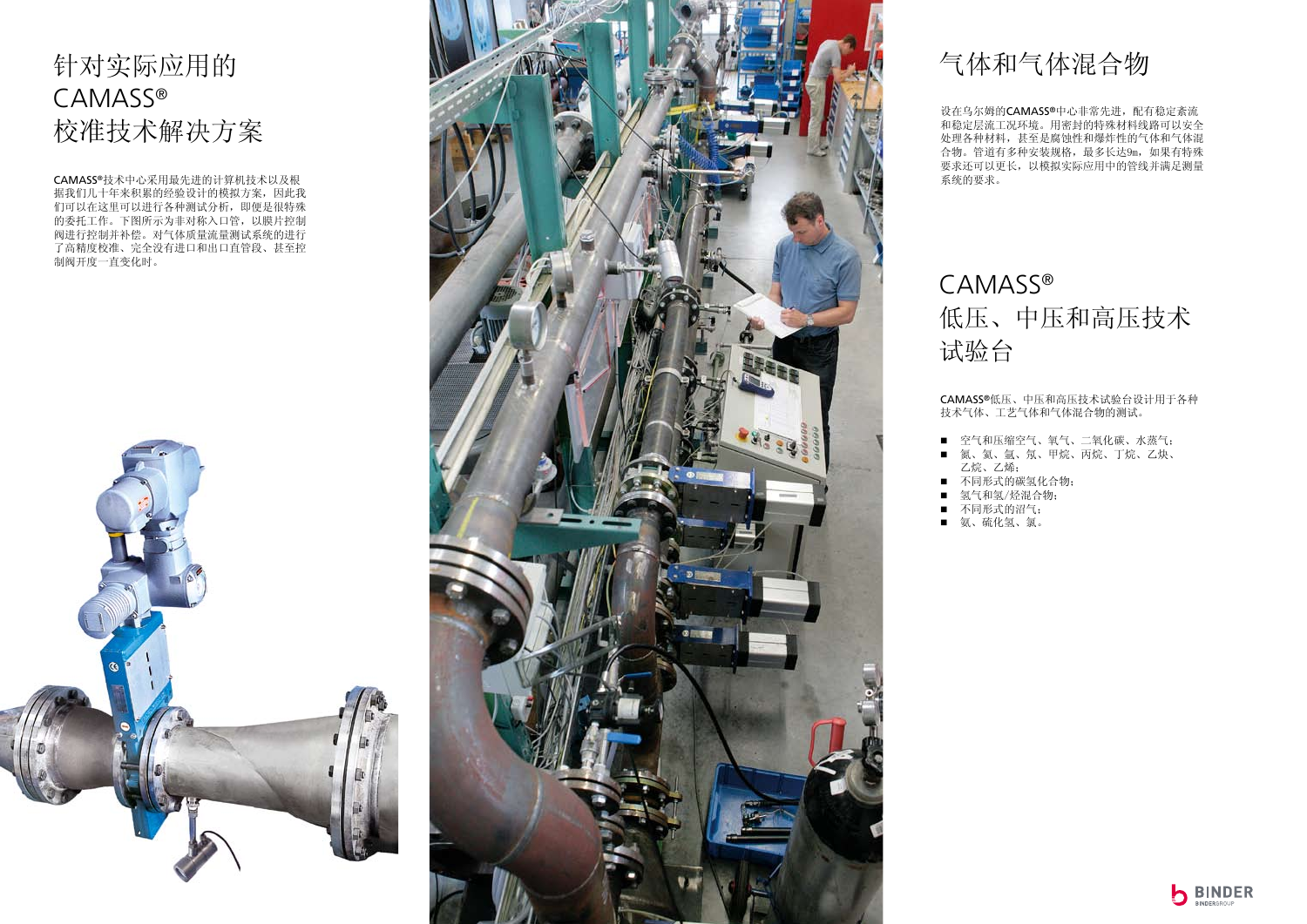

## CAMASS® 技术中心我们的服务

 凭借我们在气体流量方面的专业技术和 CAMASS®技术中心的实力,我们能提供高效的 服务,尤其是复杂的工艺应用。

除了测试系统的校准外,我们还提供确定阀门、 压缩机、风机和流量部件的流量和性能数据方面 的服务。

CAMASS®技术中心,产品研发的好帮手!